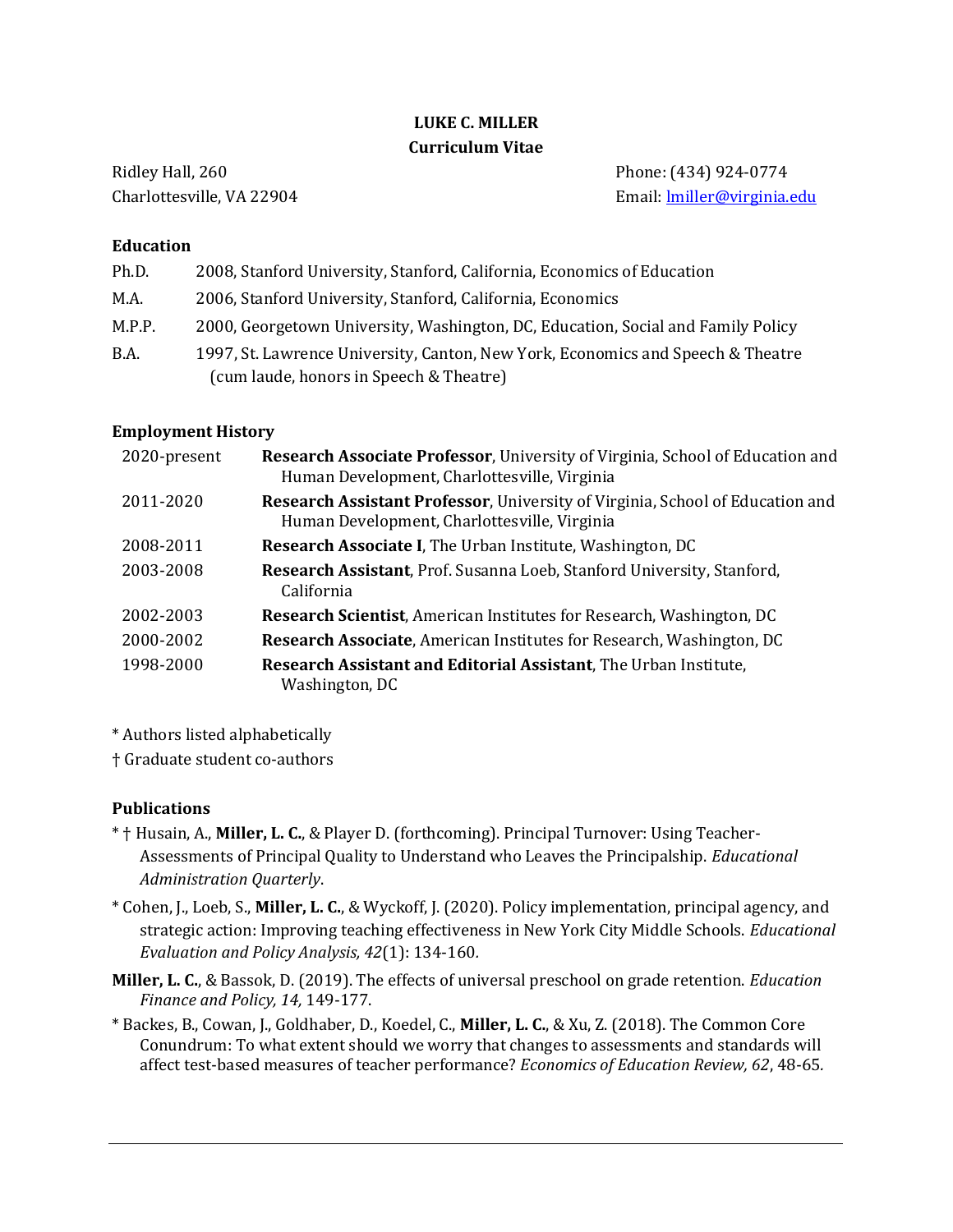- Bassok, D., Miller, L. C.,  $\&$  † Galdo, E. (2016). The effects of universal state pre-kindergarten on the size and scope of the child care sector: The case of Florida's Voluntary Prekindergarten Program. Economics of Education Review, 53: 87-98.
- \* Loeb, S., Miller, L. C., & Wyckoff, J. (2015). Performance Screens for School Improvement: The case of teacher tenure reform in New York City. Educational Researcher, 44, 199-212.
- \* Lankford, H., Loeb, S., McEachin, A., Miller, L. C., & Wyckoff, J. (2014). Who enters teaching? Encouraging evidence that the status of teaching is improving. Educational Researcher, 43, 444- 453.
- Miller, L. C. (2014). Community characteristics of homeschooling: The case of Virginia. In G. K. Ingram & D. Kenyon (Eds.), Education, Land, and Location. Cambridge, MA: Lincoln Institute for Land Policy.
- Arshavsky, N., Edmunds, J., Miller, L. C., & Corritore, M. (2014). Success in the college preparatory mathematics pipeline: The role of policies and practices employed by three high school reform models. School Effectiveness and School Improvement, 25(1), 531-554.
- Miller, L. C. (2012). Situating the rural teacher labor market in context: A descriptive analysis of the market dynamics in New York State. Journal of Research in Rural Education, 27(13), 1-31.
- Miller, L. C., & Mittleman, J. (2012). *High Schools That Work* and college preparedness: Measuring the model's impact on mathematics and science pipeline progression. Economics of Education Review, 31(6), 1116-1135.
- \* Loeb, S., & Miller, L. C. (2009). A Federal Foray into Teacher Certification: Assessing the "Highly Qualified Teacher" Provision of NCLB. In M. Rebell and J. Wolff (Eds.), NCLB at the Crossroads. New York: Teachers College Press.
- \* Loeb, S., Miller, L. C., & Strunk, K. O. (2009). The State Role in Teacher Compensation. Education Finance and Policy, 4(1): 89-114.
- \* Loeb, S., Miller, L. C., & Strunk, K. O. (2009). The State Role in Professional Development and Education throughout Teachers' Careers. Education Finance and Policy, 4(2): 212-28.
- Carnoy, M., Luschei, T., & Miller, L. C. (2006). Economía de Educacíon. Barcelona, Spain: Universitat de Obierto de Cataluña. (Also published in Catalan.)

# Works Under Review

\* Bassok, D., † Herring, W., McGinty, A., Miller, L. C., & Wyckoff, J. Literacy Skills at Kindergarten Entry as Predictors of Third-Grade Reading Outcomes: Uncovering Differences by Race and Socioeconomic Status Using a Statewide Kindergarten Readiness Assessment

#### Works in Progress

- Cohen, J., Miller, L. C., & Ruzek, E. Validating the IPRT for ELA Instruction. (in analysis)
- Miller, L. C. School climate and high school science course pipeline progression. (in analysis)
- Miller, L. C., Sadowski, K., & Piver-Renna, J. Accountability's Fifth Indicator: Could School Climate Provide New Information on School Quality? (in analysis)
- Miller, L. C. The role of working conditions in retaining teachers in schools serving economically disadvantaged students. (in analysis)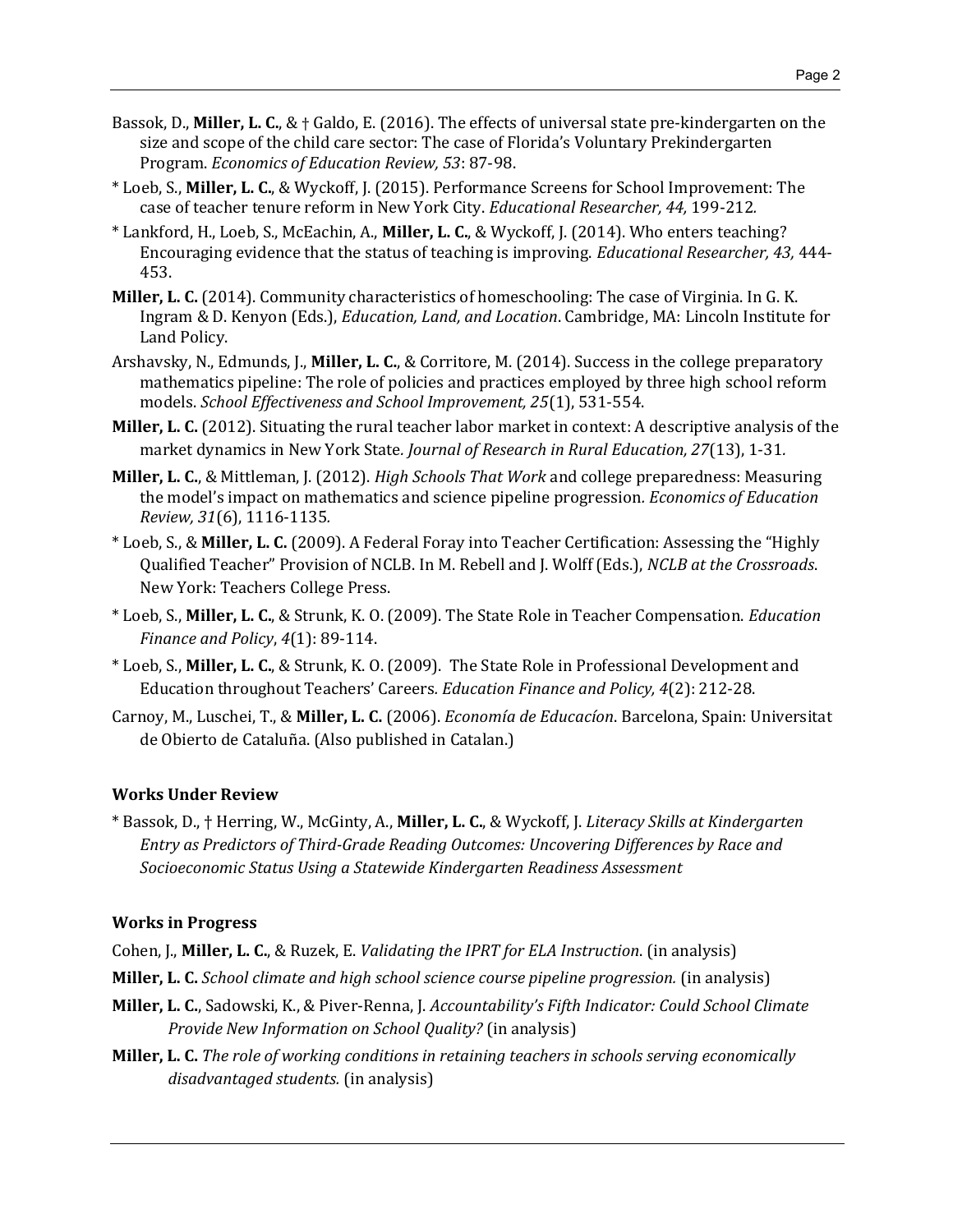#### Research and Government Reports

- Miller, L. C. (2020, April). 2019 Virginia Working Conditions Survey: Descriptive Analysis of Statewide Patterns. Charlottesville, VA: UVA.
- Miller, L. C. (2020, March). 2019 Virginia School Climate Survey: Descriptive Analysis of Statewide Patterns. Charlottesville, VA: UVA.
- Miller, L. C., Player, D., Skinner, B., & Bishop, A. (2019, January). Trends of Education Finance in Virginia: A comparison of Small and Rural Schools Coalition Members to other divisions. Charlottesville, VA: UVA
- Miller, L. C., & Yevak, L. (2018, October). An Analysis of Virginia's 2017-18 Teacher Salary Schedules. Charlottesville, VA: UVA.
- Miller, L. C., & D'Costa, D. (2017, July). 2016-17 Virginia Teacher Salaries: A descriptive analysis. Charlottesville, VA: UVA.
- Miller, L. C., & Sadowski, K. (2017, April). Students Changing Schools During the School Year: Student mobility in Virginia and the Challenged School Divisions. Charlottesville, VA: UVA.
- Miller, L. C., & Johnson, A. (2016, May). Chronic Absenteeism: Patterns and correlates in Virginia's Challenged School Divisions. Charlottesville, VA: UVA.
- Miller, L. C., & Kozlowski, K. (2016, May). 2015-16 Virginia Teacher Salaries: A descriptive analysis. Charlottesville, VA: UVA.
- Miller, L. C., Bassok, D., Johnson, A. J., & Galdo, E. (2015). Accountability Comes to Preschool: Florida's approach to evaluating pre-kindergarten programs based on their graduate's kindergarten assessments. Charlottesville, VA: UVA.
- Bassok, D., Miller, L. C., Galdo, E., & Johnson, A. J. (2014). Florida's Voluntary Pre-Kindergarten Program: An overview of the largest state pre-school program in the nation. Charlottesville, VA: UVA.
- Miller, L. C. (2013). A Descriptive Analysis of New York's Science Teacher Labor Market, 1999 to 2009. Washington, D.C.: The National Academies. Available at: www4.nationalacademies.org/DBASSE/BOSE/DBASSE\_084388.
- Miller, L. C., & Corritore, M. (2012, December). Assessing the Impact of North Carolina's Early College High Schools on College Preparedness. Charlottesville, VA: UVA.
- Miller, L. C. (2012, September). Understanding Rural Teacher Recruitment and the Role of Community Amenities, CEPWC Working Paper. Charlottesville, VA: UVA.
- Miller, L. C. (2012, September). Understanding Rural Teacher Retention and the Role of Community Amenities, CEPWC Working Paper. Charlottesville, VA: UVA.
- Miller, L. C., & Mittleman, J. (2011, October). Redesigned for Success? The effects of high school conversion on college preparedness in mathematics and science. Charlottesville, VA: UVA.
- Miller, L. C., & Milton, R. (2011, January). Who Graduates College and Career Ready? An examination of mathematics and science pipeline progression in North Carolina. Charlottesville, VA: UVA.
- \* Loeb, S., & Miller, L. C. (2006, November). A Review of State Teacher Policies: What are they, what are their effects, and what are their implications for school finance? Stanford, CA: IREPP, SUSE. (irepp.stanford.edu/projects/csfg-list-researchers.html)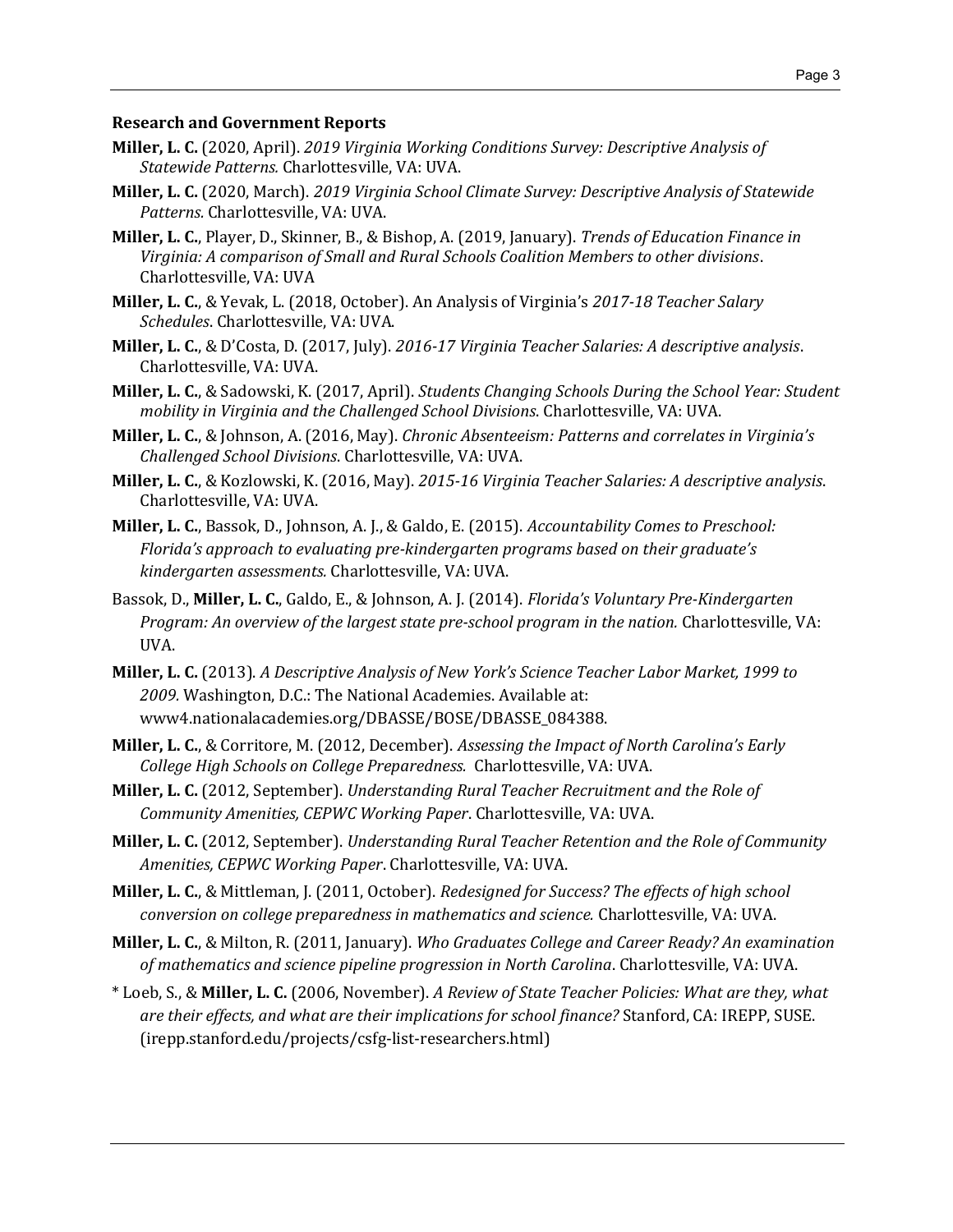### Research Grants and Projects

- Co-Principal Investigator, Equity in Virginia's Public Education System: A Longitudinal Examination Spanning the COVID-19 Shutdown, Funded by the Institute of Education Sciences, \$1,000,000 (2021-present).
- Principal Investigator, A Study of Teacher Retention in Richmond Public Schools, Funded by Richmond Public Schools, \$28,271 (2021-present).
- Principal Investigator, Teacher Working Conditions and Equitable Student Outcomes, Funded by the Institute of Education Sciences, \$1,400,000 (2020-present).
- Principal Investigator, Teacher Retention in Richmond Public Schools, 2005-06 to 2018-19, Funded by Anonymous, \$25,000 (2020-present).
- Co-Principal Investigator, Ongoing Research on Instructional Practice Guide and Instruction Practice Research Tool, Funded by the Schusterman Foundation, \$1,248,208 (2020-present).
- Principal Investigator, The Role of Working Conditions in Retaining Teachers in Schools Serving Economically Disadvantaged Students, Funded by Anonymous, \$25,000 (2019-present).
- Principal Investigator, Designing the Virginia Working Conditions Survey, Funded by the Virginia Department of Education, \$35,000 (2018-2020).
- Principal Investigator, Examining the Dynamics of the Virginia Teacher Workforce, Funded by the Curry School of Education (2018-2019).
- Co-Principal Investigator, The Design and Practice of U.S. Teacher and Principal Evaluations, Funded by the Virginia Department of Education, \$65,000 (2017-2019).
- Principal Investigator, Developing a Policy and Research Agenda to Improve School Climate in Virginia, Funded by the Institute of Education Sciences, \$400,000 (2017-2020).
- Principal Investigator, Piloting the Virginia School Climate Survey, Funded by the Virginia Department of Education, \$89,076 (2016-2017).
- Principal Investigator, Collaboration with the Virginia Children's Cabinet, Funded by the Curry School of Education, \$9,974.74 (2016).
- Co-Principal Investigator, Principal Strategies to Improve Teacher Effectiveness, Funded by the Carnegie Corporation of New York, \$500,000 (2015-present).
- Principal Investigator, Student Attendance in Virginia's Challenged School Divisions, Funded by the Robins Foundation and Curry School of Education, \$30,000 (2015-2017).
- Co-Principal Investigator, Principal Strategies to Improve Teacher Effectiveness (Planning Grant), Funded by the Carnegie Corporation of New York, \$50,000 (2015-2016).
- Co-Principal Investigator, Teacher Policy Research, Funded by the Institute of Education Sciences, \$780,000, (2010-2018).
- Principal Investigator, Effects of State-Supported Prekindergarten, funded by the Annie E. Casey Foundation, Foundation for Child Development, and the Smith Richardson Foundation, \$450,000 (2010-2015).
- Researcher, Virginia's Teacher Preparation Programs Research Project, part of the Improving Virginia's Education and Workforce Systems contract funded by the Commonwealth of Virginia, Virginia Community College System (2012-2013).
- Principal Investigator, Homeschooling in Virginia, funded by the Lincoln Institute for Land Policy, \$10,000 (2012-2013).
- Principal Investigator, Science Teacher Labor Markets in New York State, funded by the National Research Council for the Committee on Strengthening Science Education Through a Teacher Learning Continuum, \$2,000 (2013).